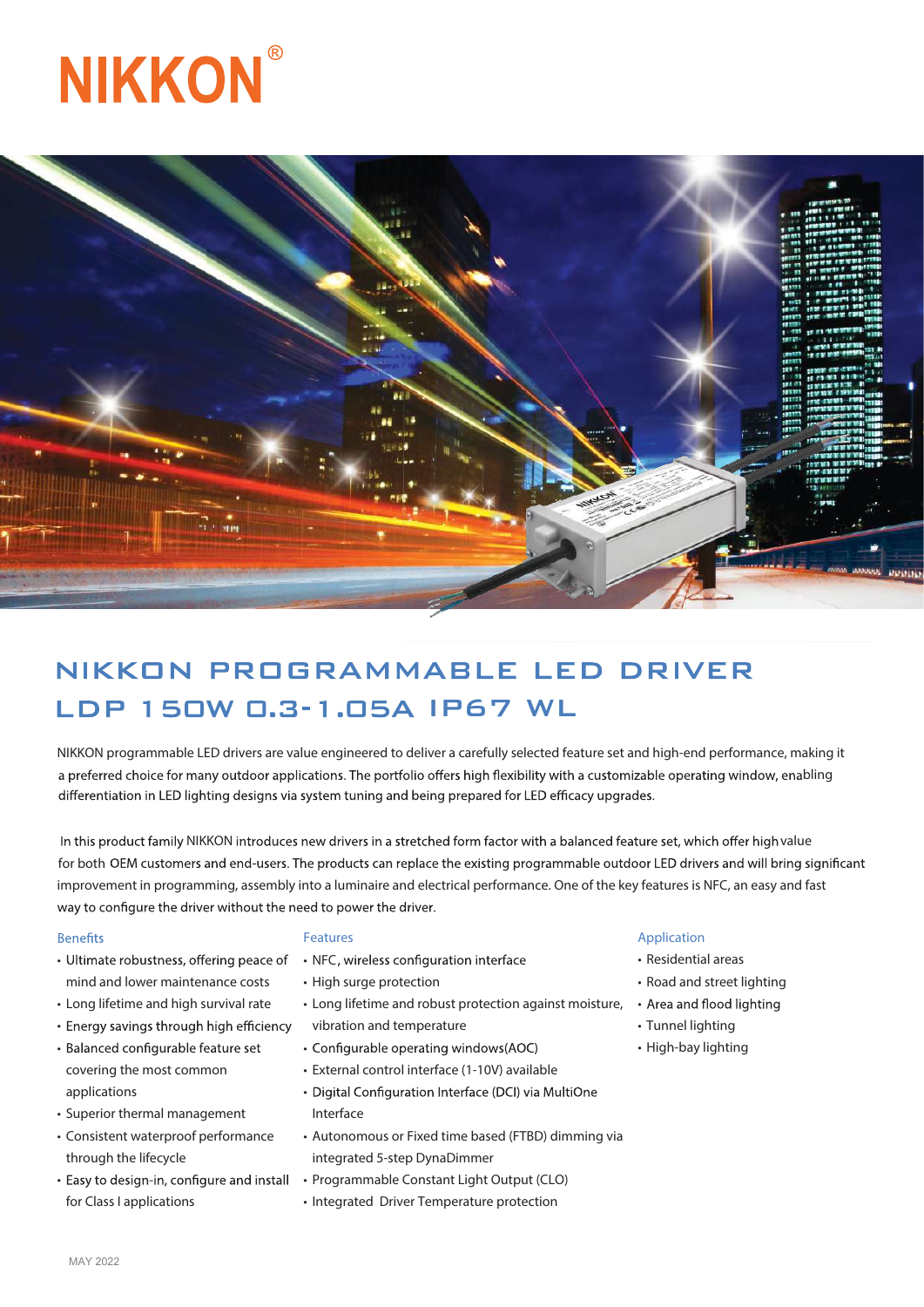# **Electrical input data**

| Specification item          | Value  | Unit     | Condition                                                |
|-----------------------------|--------|----------|----------------------------------------------------------|
| Rated input voltage range   | 202254 | $V_{ac}$ | Performance range                                        |
| Rated input voltage         | 230    | $V_{ac}$ |                                                          |
| Rated input frequency range | 47.63  | Hz       | Performance range                                        |
| Rated input current         | 0.72   | Α        | @ rated output power @ rated input voltage               |
| Max. input current          | 0.83   | A        | @ rated output power @ minimum performance input voltage |
| Rated input power           | 165    | W        | @ rated output power @ rated input voltage               |
| Power factor                | 0.95   |          | @ rated output power @ rated input voltage               |
| Total harmonic distortion   | 10     | %        | @ rated output power @ rated input voltage               |
| Efficiency                  | 91     | %        | @ rated output power @ rated input voltage @ max. Uout   |
| Input voltage AC range      | 85305  | $V_{ac}$ | Operational range                                        |
| Input frequency AC range    | 45.66  | Hz       | Operational range                                        |
| Isolation input to output   | Basic  |          |                                                          |

# **Electrical output data**

| Specification item              | Value                   | Unit     | Condition                            |
|---------------------------------|-------------------------|----------|--------------------------------------|
| Regulation method               | <b>Constant Current</b> |          |                                      |
| Output voltage                  | 71214                   | $V_{dc}$ |                                      |
| Output voltage max.             | 320                     | v        | Maximum voltage at open load         |
| Output current                  | 0.31.05                 | Α        |                                      |
| Output current min programmable | 300                     | mA       |                                      |
| Output current min dimming      | 70                      | mA       |                                      |
| Output current tolerance ±      | 5                       | %        |                                      |
| Output current ripple LF        | $\leq$ 4                | %        | Ripple = peak / average@ $\leq$ 1KHz |
| Output current ripple HF        | $\leq 15$               | %        |                                      |
| Output $P_{st}$ <sup>LM</sup>   | $\leq 0.12$             |          | In entire operating window           |
| Output SVM                      | $\leq 0.07$             |          | In entire operating window           |
| Output power                    | 5150                    | W        |                                      |

# **Electrical data controls input**

| Specification item                 | Value | Unit | Condition                                              |
|------------------------------------|-------|------|--------------------------------------------------------|
| Control method                     | 1-10V |      | Default: 1-10V. Optional: reversed 1-9V, reversed 0-5V |
| Dimming range                      | 10100 | %    | Default range                                          |
| Isolation controls input to output | Basic |      | acc. IEC61347-1                                        |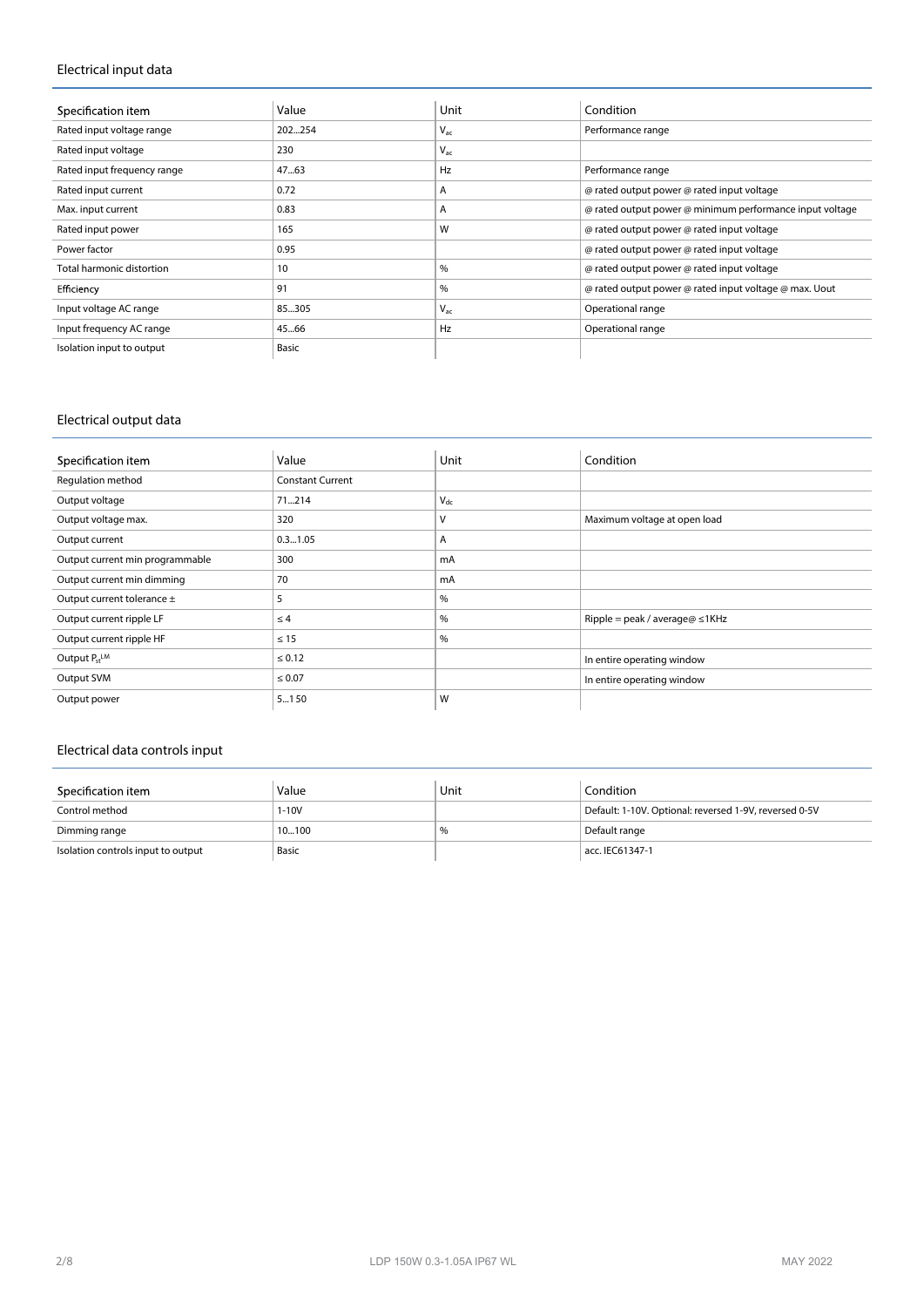# **Wiring and Connections**

| Specification item         | Value | Unit            | Type                                                 |
|----------------------------|-------|-----------------|------------------------------------------------------|
| Input wire cross-section   |       | mm <sup>2</sup> | 3x 1.0mm2 stranded wires, waterproof cable           |
| Output wire cross-section  |       | mm <sup>2</sup> | 2x 1.0mm2 stranded wires, waterproof cable           |
| Control wire cross-section |       | mm <sup>2</sup> | 2x 1.0mm2 stranded wires, waterproof cable           |
| Maximum cable length       |       | m               | Total length of wiring including LED module, one way |

#### **Insulation**

| Insulation per IEC61347-1 | Input | Output | 1-10V&Aux | Ground |
|---------------------------|-------|--------|-----------|--------|
| Input                     |       | Basic  | Basic     | Basic  |
| Output                    | Basic |        | Basic     | Basic  |
| 1-10V&Aux                 | Basic | Basic  |           | Basic  |
| Ground                    | Basic | Basic  | Basic     |        |

# **Dimensions and weight**

| Specification item          | Value | Unit | Tolerance (mm) |
|-----------------------------|-------|------|----------------|
| Length (A1)                 | 175   | mm   | ±1             |
| Mounting hole distance (A2) | 163   | mm   | ±1             |
| Length (A3)                 | 151   | mm   | ±1             |
| Width (B1)                  | 68    | mm   | ± 0.5          |
| Width (B2)                  | 52.4  | mm   | ± 0.5          |
| Width (B3)                  | 34    | mm   | ± 0.3          |
| Height (C1)                 | 40    | mm   | ±1             |
| Mounting hole diameter (D1) | 4.2   | mm   | ± 0.2          |
| Input cable length (E1)     | 450   | mm   | ± 30           |
| Output cable length (E2)    | 450   | mm   | ± 30           |
| Control cable length (E3)   | 250   | mm   | ± 30           |
| Weight                      | 730   | gram |                |

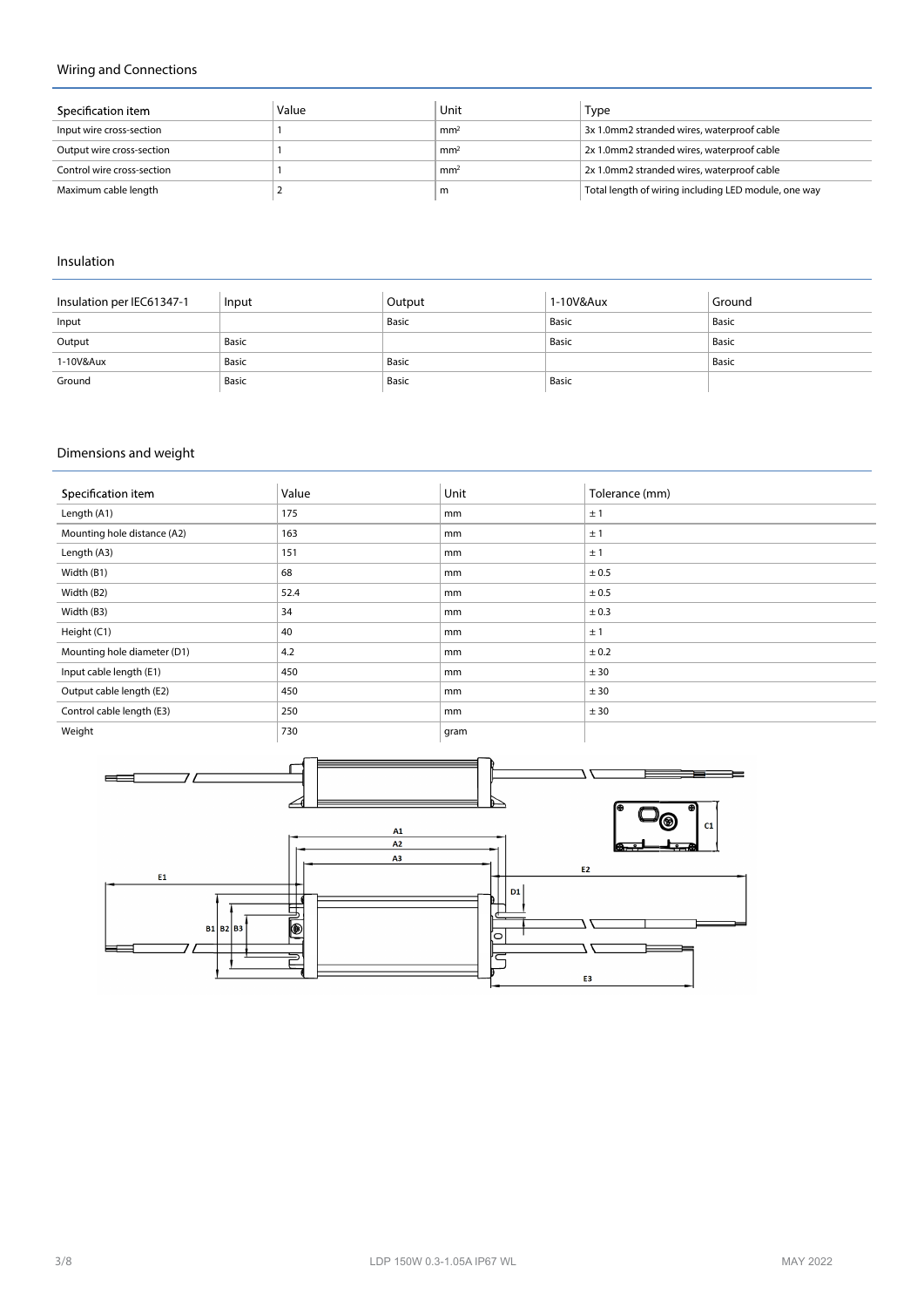# **Logistical data**

| Specification item | Value                      |
|--------------------|----------------------------|
| Product name       | LDP 150W 0.3-1.05A IP67 WL |
| EOC                | 692234194627100            |
| EAN1 (GTIN)        | 6922341946271              |
| EAN3 (box)         | 06922341946288             |
| Pieces per box     | 12                         |

# **Operational temperatures and humidity**

| Specification item          | Value    | Unit    | Condition                                                      |
|-----------------------------|----------|---------|----------------------------------------------------------------|
| Ambient temperature         | $-40+50$ | °C      | Higher ambient temperature allowed as long as Tcase-max is not |
|                             |          |         | exceeded                                                       |
| Tcase-max                   | 85       |         | Maximum temperature measured at T <sub>esse</sub> -point       |
| Tcase-life                  | 75       | ٥C      | Measured at T <sub>case</sub> -point                           |
| Maximum housing temperature | 130      | $\circ$ | In case of a failure, inherent by design                       |
| Relative humidity           | 1090     | %       | Non-condensing                                                 |

#### **Lifetime**

| Specification item | Value  | Unit  | Condition                                                                     |
|--------------------|--------|-------|-------------------------------------------------------------------------------|
| Driver lifetime    | 50,000 | hours | Measured temperature at Tcase-point is Tcase-max. Maximum<br>failures = $10%$ |



# **Storage temperature and humidity**

| Specification item  | Value    | Unit | Condition      |
|---------------------|----------|------|----------------|
| Ambient temperature | $-40+80$ |      |                |
| Relative humidity   | 595      | $\%$ | Non-condensing |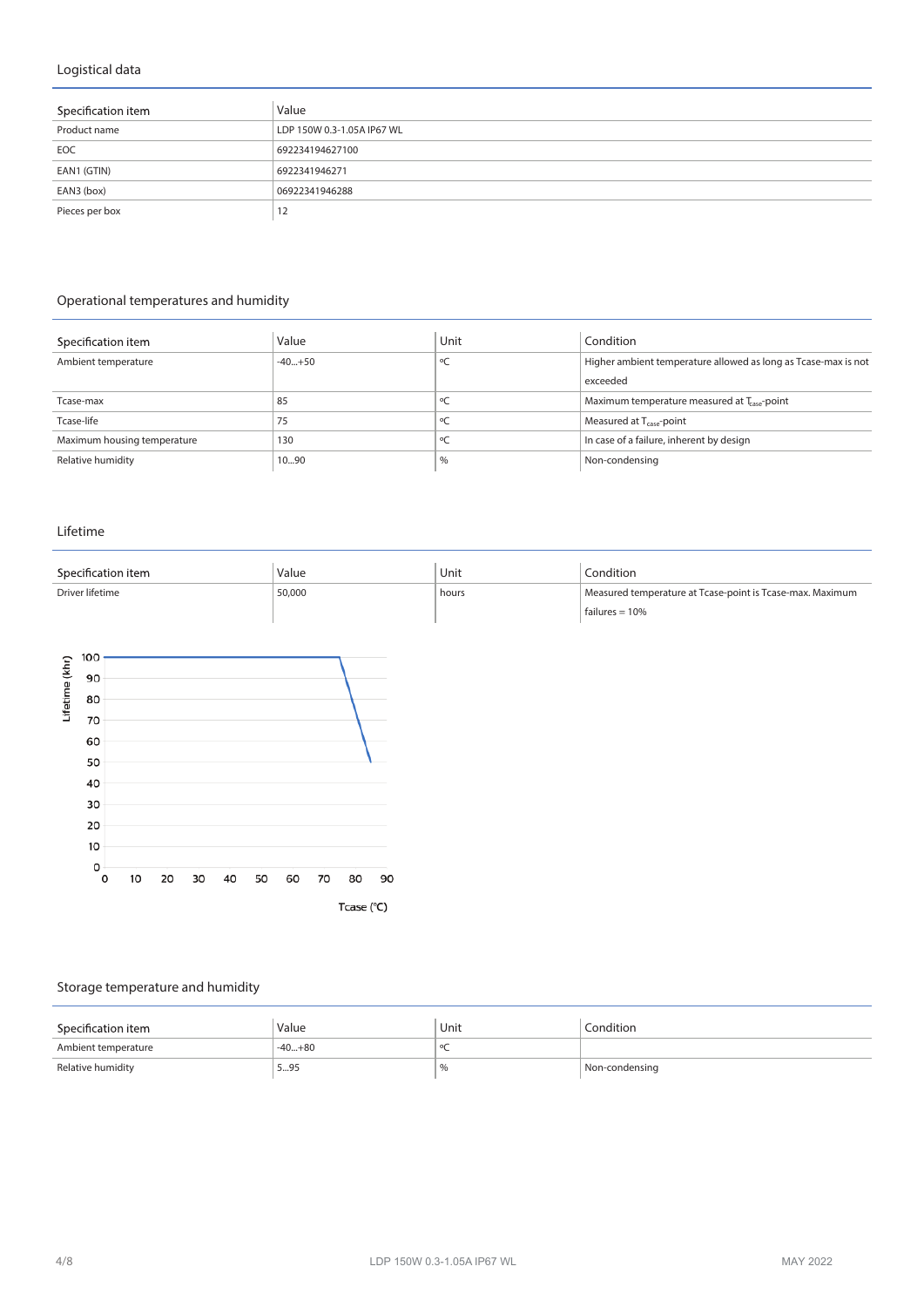# **Programmable features**

| Specification item                  | Available  | Default setting | Condition |
|-------------------------------------|------------|-----------------|-----------|
| Set Adjustable Output Current (AOC) | <b>NFC</b> | 700 mA          |           |
| Adjustable Light Output (ALO)       | Yes        |                 |           |
| Constant Light Output (CLO)         | Yes        |                 |           |
| $1 - 10V$                           | Yes        |                 |           |
| Dynadimmer                          | Yes        |                 |           |

# **Features**

| Specification item                          | Value     | Condition            |
|---------------------------------------------|-----------|----------------------|
| Open load protection                        | Yes       | Automatic recovering |
| Short circuit protection                    | Yes       | Automatic recovering |
| Over power protection                       | Yes       | Automatic recovering |
| Hot wiring                                  | <b>No</b> |                      |
| Suitable for fixtures with protection class |           | per IEC60598         |
| Overtemperature protection                  | Yes       | Automatic recovering |
| Diagnostics                                 | Yes       |                      |

#### **Inrush current**

| Specification item                | Value    | Unit      | Condition                                |
|-----------------------------------|----------|-----------|------------------------------------------|
| Inrush current l <sub>peak</sub>  | 45       |           | Input voltage 230V                       |
| Inrush current T <sub>width</sub> | 315      | <b>us</b> | Input voltage 230V, measured at 50% beak |
| Drivers / MCB 16A type B          | $\leq 9$ | pcs       | Indicative value                         |



|            |        | mput voltage 250 v, measured at 50 % <sub>beak</sub> |
|------------|--------|------------------------------------------------------|
|            |        | Indicative value                                     |
| <b>MCB</b> | Rating | Relative number of LED drivers                       |
| B          | 4A     | 25%                                                  |
| B          | 6A     | 40%                                                  |
| B          | 10A    | 63%                                                  |
| B          | 13A    | 81%                                                  |
| B          | 16A    | 100% (stated in datasheet)                           |
| B          | 20A    | 125%                                                 |
| B          | 25A    | 156%                                                 |
| B          | 32A    | 200%                                                 |
| B          | 40A    | 250%                                                 |
| C          | 4A     | 42%                                                  |
| C          | 6A     | 63%                                                  |
| C          | 10A    | 104%                                                 |
| C          | 13A    | 135%                                                 |
| C          | 16A    | 170%                                                 |
| C          | 20A    | 208%                                                 |
| C          | 25A    | 260%                                                 |
| C          | 32A    | 340%                                                 |
| C          | 40A    | 415%                                                 |

# **Driver touch current / protective conductor current**

| Specification item                                      | Value | Unit   | .onditior                                      |
|---------------------------------------------------------|-------|--------|------------------------------------------------|
|                                                         | .     |        | .                                              |
| Typical Protective Conductor Current (ins. Class I) 0.7 |       | mA rms | C60598-1. LED module contribution not included |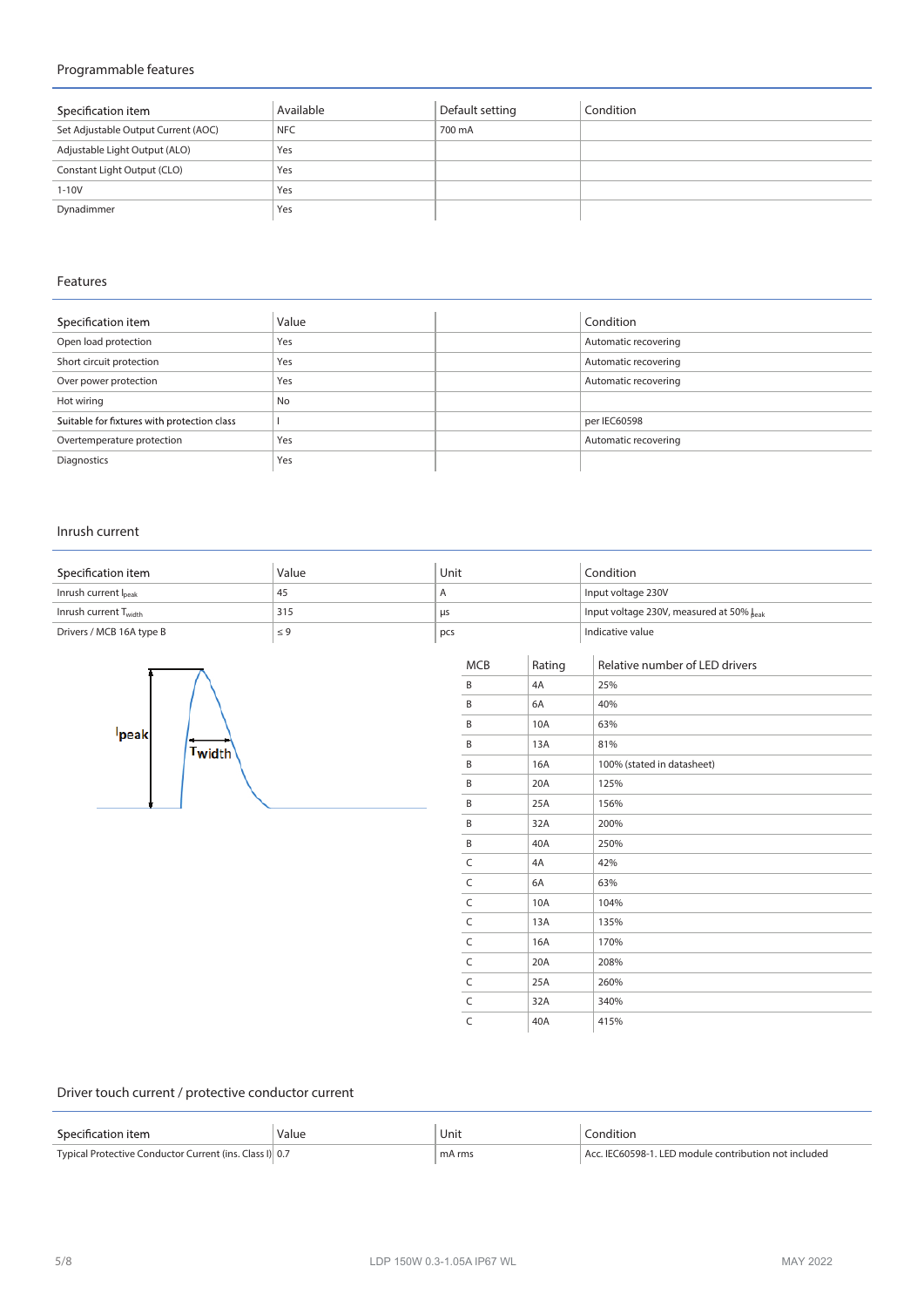# **Surge immunity**

| Specification item                | Value | Unit | Condition                                  |
|-----------------------------------|-------|------|--------------------------------------------|
| Mains surge immunity (diff. mode) |       | kV   | Acc. IEC61000-4-5. 2 Ohm. 1.2/50us. 8/20us |
| Mains surge immunity (comm. mode) |       | kV   | Acc. IEC61000-4-5. 12 Ohm 1.2/50us.8/20us  |

# **Application Info**

| Specification item                     | Value       |
|----------------------------------------|-------------|
| Approval marks                         | CB/CE/ENEC  |
| Ingress Protection classification (IP) | 67          |
| Application                            | Outdoor     |
| <b>Mounting Type</b>                   | Independent |

# **Graphs**

# **Operating window**



#### **Thermal Guard**

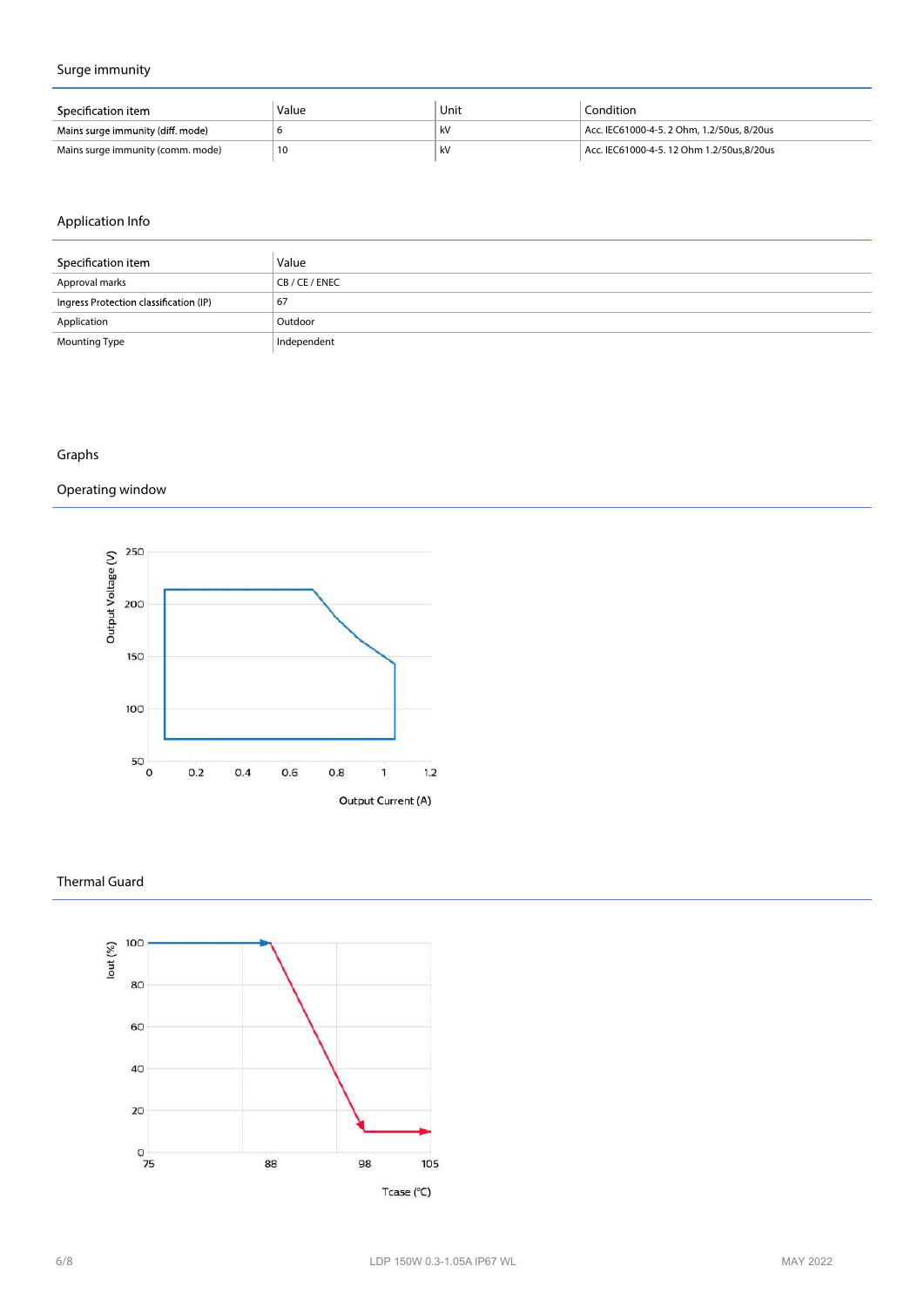

#### **Power factor versus output power**



#### Efficiency versus output power